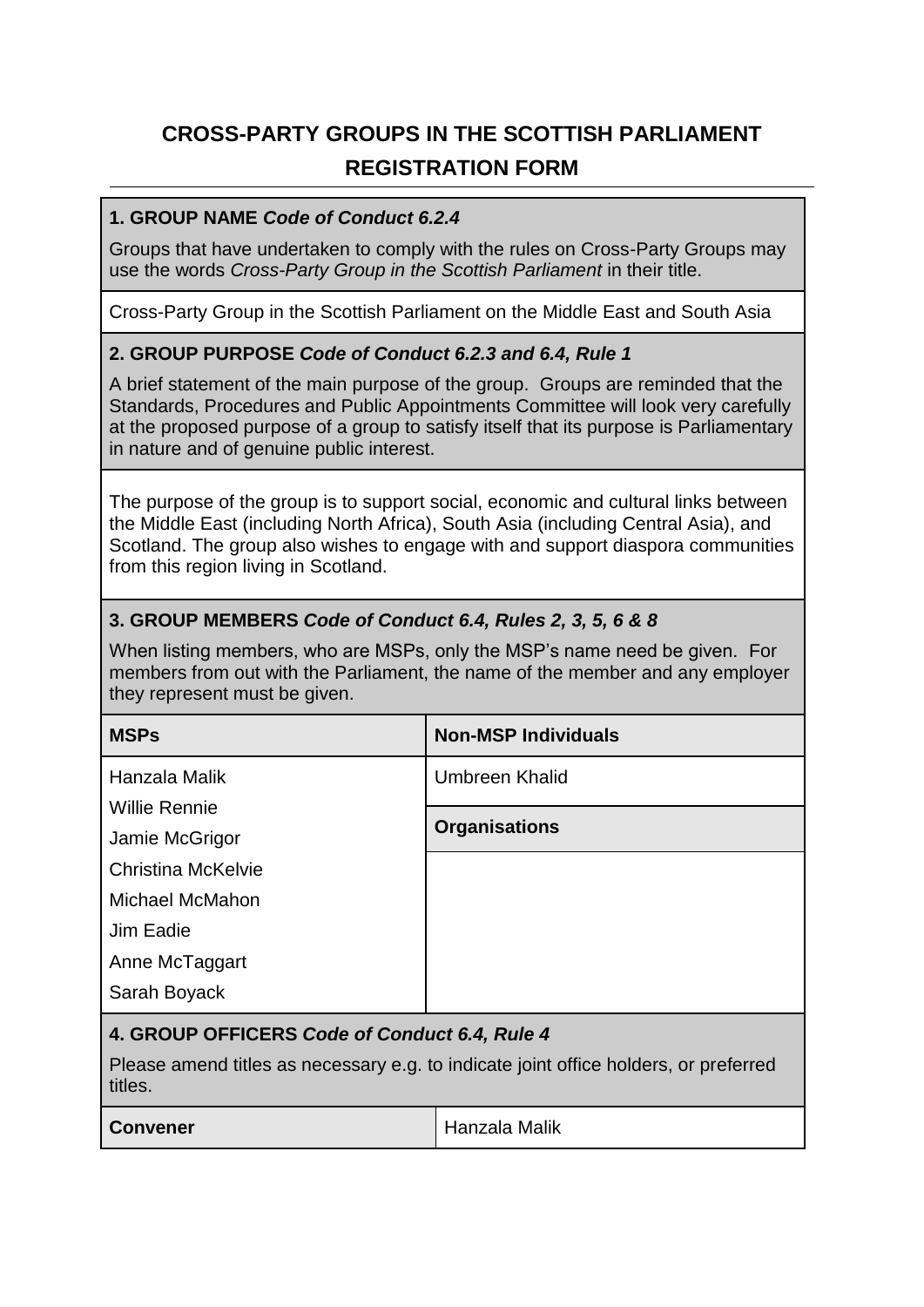| Vice-Convener    | Jamie McGrigor, William Rennie and Jim<br>Eadie |
|------------------|-------------------------------------------------|
| <b>Secretary</b> | <b>Umbreen Khalid</b>                           |
| <b>Treasurer</b> | n/a                                             |

#### **5. FINANCIAL OR OTHER BENEFITS RECEIVED** *Code of Conduct 6.3.1 & 6.3.7*

The group must register any financial or other material benefit received by the group from whatever source, where the value of the financial sum or benefit from any single source exceeds £500 in any one calendar year. This includes donations, sponsorship, subscriptions, hospitality, gifts, visits, provision of services or accommodation or staff assistance. The value of use of Parliamentary facilities need not be registered.

The details requiring to be registered include a brief description of the benefit, the approximate monetary value, the date on which it was received and the source from which it came. Where a consultancy organisation provides benefits, the client on whose behalf these are provided should be named.

| <b>Date</b> | <b>Amount</b> | <b>Description</b> |
|-------------|---------------|--------------------|
|             |               |                    |

## **6. GROUP SUBSCRIPTION** *Code of Conduct 6.4, Rule 9*

Where a group charges or proposes to charge a subscription, this must be reasonable and the same for all members. The amount of the subscription should be registered and the purposes for which it is intended to use the subscription.

**Amount per group member per year** n/a

## **7. GROUP STAFF AS PARLIAMENTARY PASS HOLDERS**

If a group makes use of staff issued with a Parliamentary pass, any paid activity undertaken by those staff where the employer benefits from the pass holder's access to the Parliament must be registered. There is no need to state the amount of remuneration. The requirement relates both to staff employed directly by the group and to staff employed by an outside organisation to provide assistance to the group.

| <b>Staff name</b>                            | n/a |
|----------------------------------------------|-----|
| Title of post                                |     |
| Name and address of employer<br>organisation |     |
| Type of employer organisation                |     |